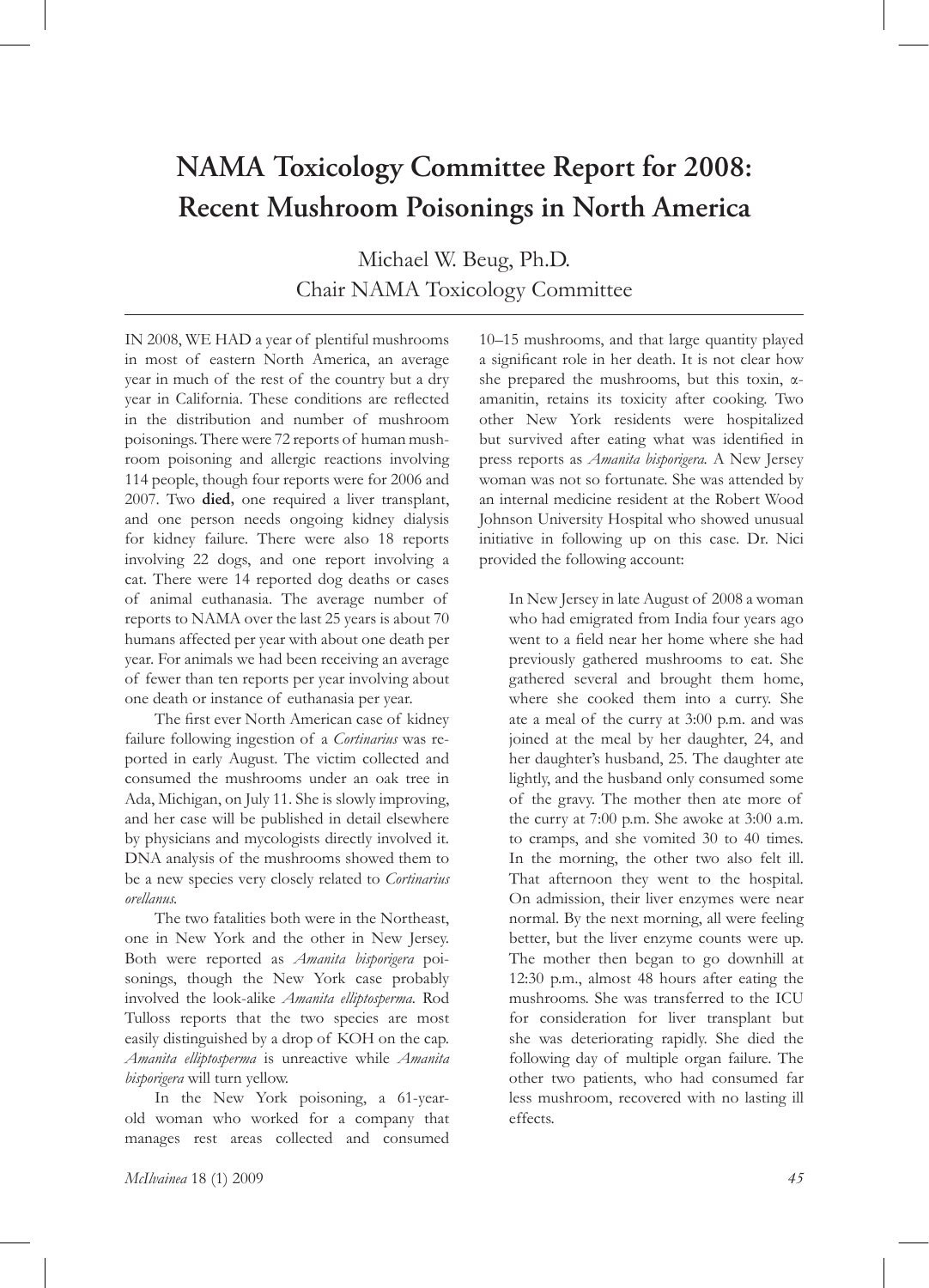Dr. Nici went to the field where the mushrooms were collected and readily found several. He also photographed the curry dish that the family had been eating from. Lots of mushroom chunks were evident in the dish. He called Rod Tulloss, who lives just a few blocks away. A quick spray of KOH on the caps of the all-white death caps yielded a yellow color, and Rod was able to confirm his initial suspicion that the mushrooms were *Amanita bisporigera.* Dr. Nici talked to the daughter and learned that her mother had never collected mushrooms in India but had started picking some to eat when they moved to New Jersey.

In September a 68-year-old Langley, British Columbia, woman suffered liver damage from consuming a mushroom from her lawn. *Amanita phalloides* was confirmed by Paul Kroeger, who provided the following account:

The patient ingested the mushrooms, "a fistful, cooked," 1800 hr September 06. Twelve hours later she experienced nausea, vomiting and diarrhea. She arrived at the hospital at 1430 hr Sept. 08. By 2324 hr she still had vomiting and diarrhea and liver enzymes were markedly elevated. She was rehydrated and N-acetylcysteine (NAC) IV given as liver protectant. Patient was continued on IV NAC through Sept. 11 and given morphine in small amounts for abdominal pain. Activated charcoal was given every 6 hours 4 times a day. By Sept. 12 she was on a regular diet and given the last morphine for pain, which was diminishing. Sept. 17 skin bright orange with jaundice. Sept. 20 anti-nauseants given. Sept. 22 "feeling unwell, nauseated, vomiting, occasional abdominal pain. Slight jaundice. Hands and feet edematous." Discharged Sept. 23.

A California Bay Area mushroom case involving *Amanita phalloides* received considerable press in late December. The 72-year-old grandmother, visiting from New York State, has been a mushroom hunter all her life, but as Debbie Viess reports, the victim lives in an area where the deadly *Amanita* species are white. The victim was not aware of the existence of the usually tan to green *Amanita phalloides*. She went picking with her twin grandsons and their parents on Mount Tamalpais. According to press reports, they picked two dozen mushrooms, and she made soup for dinner. The boys' father and mother ate only a small portion of the soup, and the mother had no adverse symptoms while the father only suffered diarrhea. However, about ten hours after the meal, at 4:00 a.m., the grandmother and twin 11-year-old boys became violently ill with vomiting, abdominal pain, and diarrhea. Now comes the part that was not in most of the press reports: According to David Rust, the grandmother took samples of the mushroom that was not put in the soup with her when she went to Kaiser-Richmond. "They did nothing but hang an IV and send her home. It was not until her daughter, the mother of the two boys, went back to the spot where they had picked the death caps and got them ID'd (by David Campbell) that anyone would listen, and then they still had to drive themselves to UCSF Medical Center." Meanwhile they had twice gone to Kaiser-Richmond and been discharged both times!

At this point, Dr. Todd Mitchell in Santa Cruz was called. Almost exactly two years earlier he had been involved in a case where six members of a Mexican immigrant family had consumed deadly *Amanita phalloides.* In that case, Dr. Mitchell had arranged emergency FDA approval for injectable silymarin, a milk thistle extract called Legalon-Sil, to be flown from Germany by courier, an act that Dr. Mitchell is convinced saved lives by protecting and improving liver function. The grandmother recovered liver function but unfortunately died of kidney failure. Everyone else recovered fully. Dr. Mitchell again contacted the FDA but was told his permit for experimental use had expired. Meanwhile, he found a supply of the drug at a hospital in Munich and also promptly got a call back from the FDA with a new investigational drug number. A courier brought the drug on the next available Lufthansa flight with expenses paid by the drug maker Madaus. Lacking sufficient drug to treat all three, he treated the twins first. By the next morning the twins were improving, and the remaining drug was given to the grandmother. She recovered and was discharged three days later. The twins were in the hospital for eight days prior to discharge and are expected to make a full recovery. Dr. Mitchell feels that the FDA may soon grant an open investigational new drug application for Legalon-Sil, which Dr. Mitchell reports "would allow the antidote to be rapidly accessible from a California pharmacy after an amatoxin poisoning."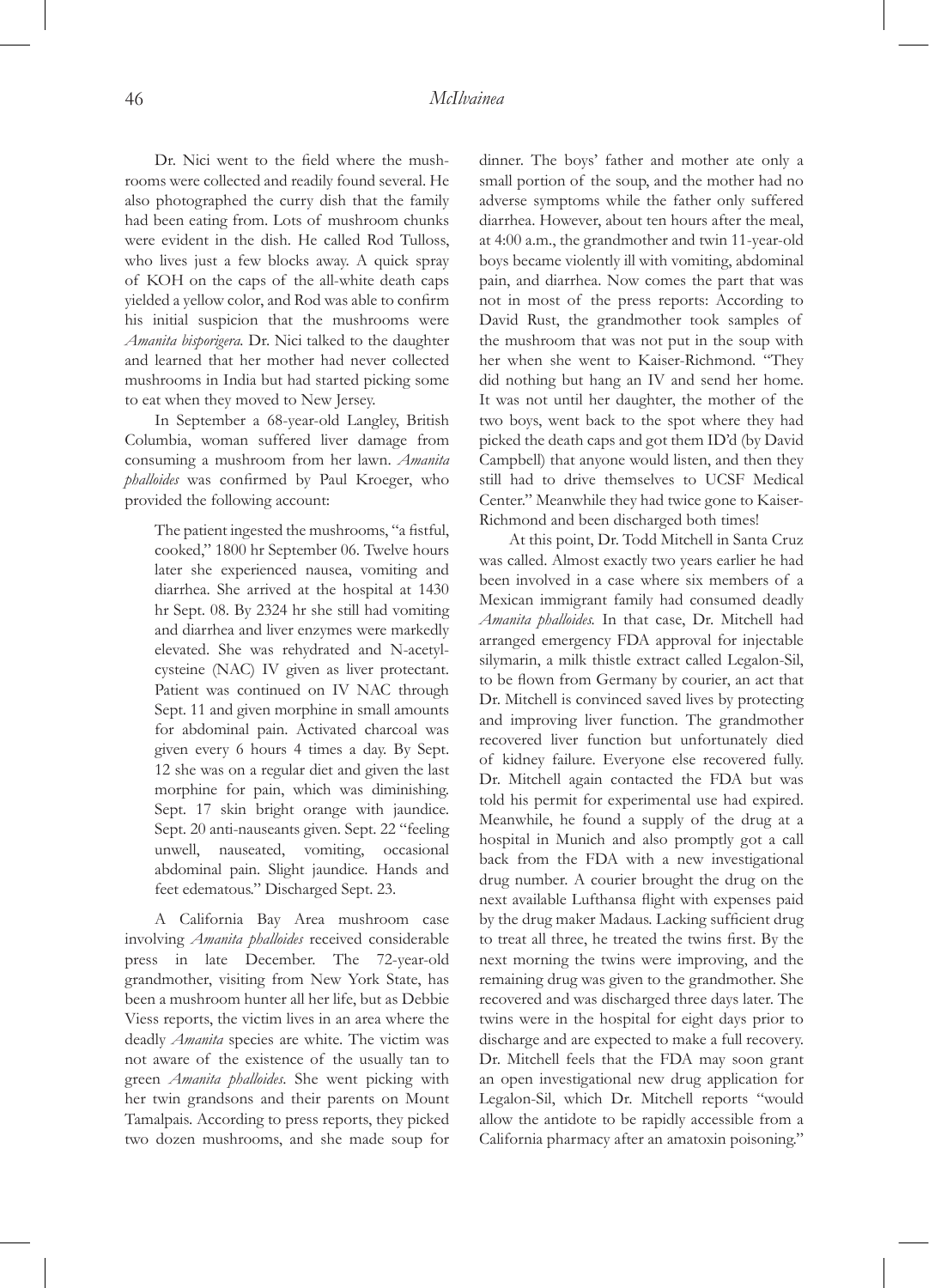The drug is widely used in Europe to treat αamanitin poisonings and, from my interpretation of the studies, may provide some benefit, but its use in North America remains controversial. For example, the Mayo clinic has a section on Milk Thistle, *Silybum, marianum,* on their website: www.mayoclinic.com/health/silymarin/NS\_ patient-milkthistle. They report, "Milk thistle has been used traditionally to treat *Amanita phalloides*  mushroom poisoning. However, there are not enough reliable studies in humans to support this use of milk thistle." Personally, I am intrigued by the potential promise of Legalon-Sil, in contrast to the oral Milk Thistle extracts commonly available. Still, given that most people survive ingestion of *Amanita phalloides* if they receive prompt qualified hospital care, it is going to be hard to demonstrate that Legalon-Sil provides any added benefit.

Two cases involving α-amanitin from species other than *Amanita* are of note. Pat Leacock identified a small brown *Lepiota* in the *josserandii*  (now *subincarnata)* group as the cause of such severe liver damage that a liver transplant was required. The case will be published, and no other information is available at this point. The other case involved a one-year-old dog that suffered severe liver necrosis and died of liver failure after consuming a *Galerina* species. Dr. Kathie Hodge did the Meixner test on the *Galerina* and got a dark blue color, a strong positive indicator of amatoxins. She studied the dried material but, due to the complexity of *Galerina* taxonomy, we were unable to positively determine what species the *Galerina* was. The other dog deaths were caused by a range of mushrooms including a *Scleroderma, Amanita bisporigera,* and *Amanita pantherina.*

The 2008 mushroom season saw a typical number of poisonings by *Chlorophyllum molybdites, Omphalotus illudens, Amanita pantherina, Amanita muscaria* and *Agaricus xanthodermus.* There were also a few unusual culprits and an unusually large number of people who consumed Morels, Verpas, and Gyromitras with little or no cooking. Patrice Benson sent in three of five total reports of people who had an adverse reaction to *Cantharellus formosus.*  In all cases several other people shared the meal (two cases were at mushroom tastings with lots of people) and no one else was made ill. Two of the individuals tested their reaction to *Cantharellus*  *formosus* a week later and got sick again.

A number of cases involve mushrooms that we do not normally hear about. There were two people poisoned by *Amanita aprica* and three by *Amanita albocreata.* Those cases made it clear to anyone not yet convinced that both species contain the same or similar toxins as *Amanita muscaria* and *Amanita pantherina.* Meanwhile, five young people who ate *Amanita frostiana* thinking they were going to get high from *Amanita muscaria* learned that *Amanita frostiana* causes explosive vomiting and bad stomach cramps but does not make you high. Laurie Leonard reported on the consumption of just two forkfuls of *Boletus huronensis* by a couple of individuals who suffered five hours of severe vomiting and then diarrhea. Ernst Both, who conducted the identification, said that he knew of other cases of upset by *Boletus huronensis.* Roz Lowen reported on strong gas and diarrhea that she and her daughter-in-law experienced after consuming sautéed *Boletus castaneus,* another reportedly edible species. John Dawson reported from Pennsylvania that he, his wife, and two friends who were testing recipes for a Truffle-tasting using purchased *Leucangium carthusianum* (the Oregon Black Truffle) suffered three days of intermittent vomiting and diarrhea after consuming a soup with shavings of truffle infused into the soup. They noticed a peppery taste followed by burning pain in the esophagus and stomach and also experienced chills and fever. After telling the supplier of their plight, the supplier learned that an associate in Oregon had had a similar bad experience. It is hoped that testing will reveal whether or not there was some sort of bacterial toxin on the surface of the truffles.

The 2008 season was not without the usual large number of calls from parents of children who touched or picked a mushroom but had no symptoms. In one case, the mushroom was confirmed to be a poisonous species, *Agaricus xanthodermus,* but it was unclear whether or not any was swallowed. There were also a number of poisonings where the mushroom culprit was not saved or in the case of dog poisonings, could not be determined.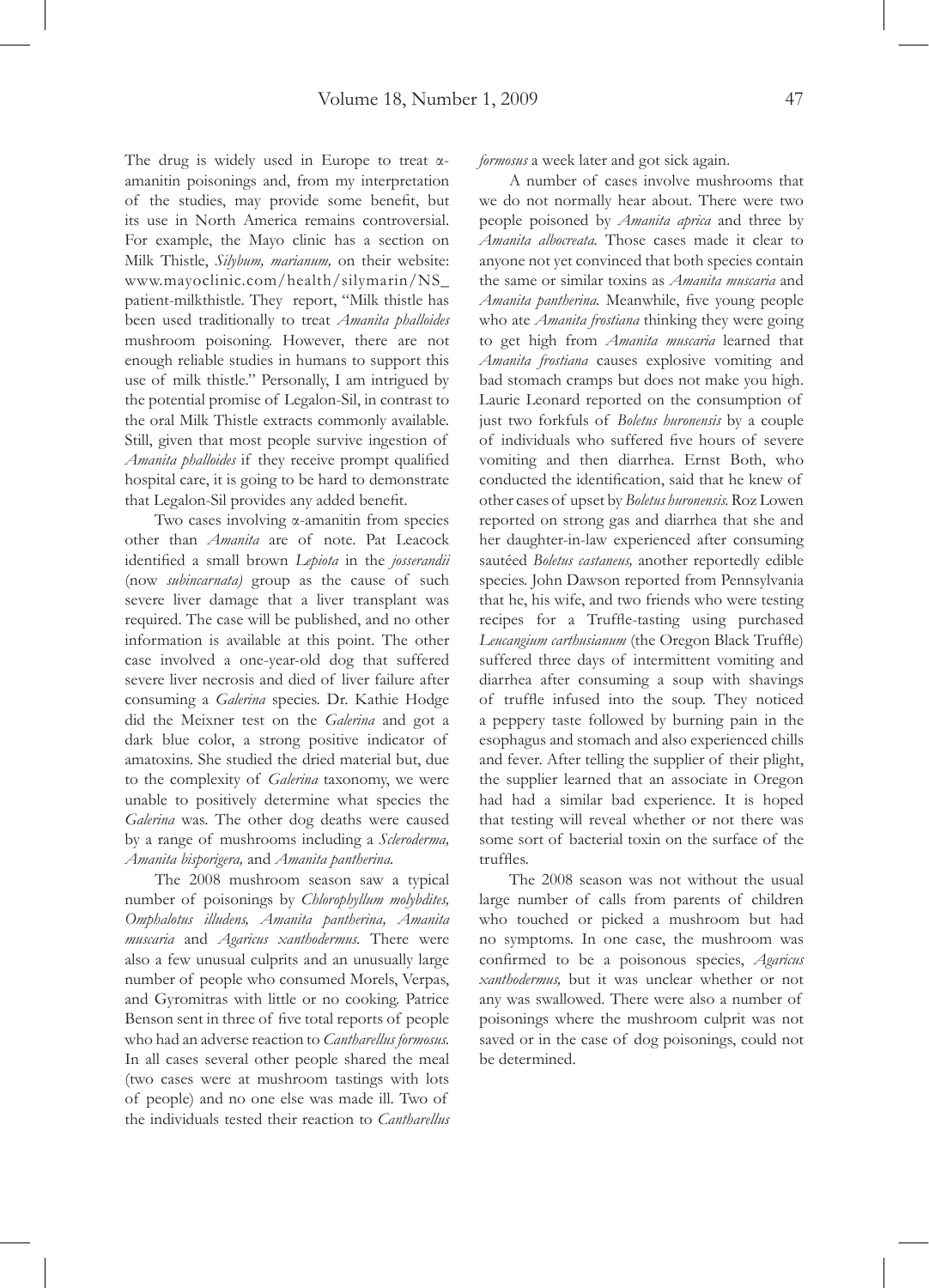| <b>Mushroom</b>          | # People | % of total Poisonings |
|--------------------------|----------|-----------------------|
| Morels                   | 13       | 12%                   |
| Chlorophyllum molybdites | 9        | 8.4%                  |
| Omphalotus illudens      | 9        | $8.4\%$               |
| Amanita bisporigera      | 6        | 5.6%                  |
| Agaricus xanthodermus    | 5        | $4.7\%$               |
| Amanita muscaria group   | 5        | 4.7%                  |
| Amanita phalloides       | 4        | $3.8\%$               |

#### **Table I. Principal Poisonous Mushrooms in 2008**

#### **Table II. Age Distribution of Human Poisonings in 2008**

| Age Range      | <b>Male</b> | Female | <b>Unreported</b><br>sex | % of Total Cases |
|----------------|-------------|--------|--------------------------|------------------|
| < 14           |             | 4      |                          | 8.4%             |
| $15 - 291$     | 8           | 5      | 5                        | 16.8%            |
| $30 - 44$      | 6           | 1      |                          | 6.5%             |
| $45 - 59$      | 4           | 5      |                          | 8.4%             |
| >60            | 6           | 10     |                          | 14.9%            |
| Unknown<br>Age | 13          | 20     | 13                       | 42.9%            |

1. Many of the individuals in the 15- to 29-year age class were experimenting with hallucinogenic mushrooms.

| Mushroom                          | When/     | ID <sup>1</sup> / | Sex <sup>1</sup> / | Onset          | Symptoms                                     | <b>Comments</b>                                       |
|-----------------------------------|-----------|-------------------|--------------------|----------------|----------------------------------------------|-------------------------------------------------------|
|                                   | Where     | Prep              | Age                | (hrs)          |                                              |                                                       |
| Agaricus                          | 7/10/08   | VL                | M                  | $\overline{2}$ | Vomit (3-4X), diarrhea                       | Ate 1 raw from grass                                  |
| xanthodermus                      | CO        | raw               | 38                 |                |                                              |                                                       |
| Agaricus                          | 8/20/08   | G                 | M.F                | 10             | Vomited for 6 hrs (F                         | Mushrooms found in                                    |
| xanthodermus                      | <b>NV</b> | raw               | 4,4                |                | less)                                        | vard                                                  |
| Agaricus                          | 8/26/08   | G                 | F                  |                | No symptoms                                  | Ate 2 bites                                           |
| xanthodermus                      | CO        | raw               | $\overline{c}$     |                |                                              |                                                       |
| Agaricus                          | 9/10/08   | VL                | F                  | $-2$           | Staring as high, later                       | Ate a small piece                                     |
| xanthodermus                      | ID        | raw               | 1.5                |                | diarrhea                                     |                                                       |
| Amanita                           | 6/23/08   | G                 | F                  | U              | Characteristic ibotenic                      | The wife was most                                     |
| albocreata                        | $\alpha$  | cook              | 60                 |                | acid & muscimol incl                         | affected but husband                                  |
|                                   |           |                   | 2M                 |                | respiratory distress (1),<br>2 days comatose | also comatose off and on<br>for 2 days. Only wife had |
|                                   |           |                   | 30,60              |                | episodes (2)                                 | respiratory prob.                                     |
| Amanita aprica +<br>other species | $-6/7/08$ | VL                | M.F                | 2.5            | Deed sleep, incontinent                      | Consumed an                                           |
|                                   | OR.       | cook              | U                  | $\mathbf{a}$   | (F), Unsteady, felt                          | assortment of                                         |
|                                   |           |                   |                    | 4              | drunk, tremors                               | mushrooms $+2$ glasses<br>wine                        |

**Table III. Summary of the Reports by Species**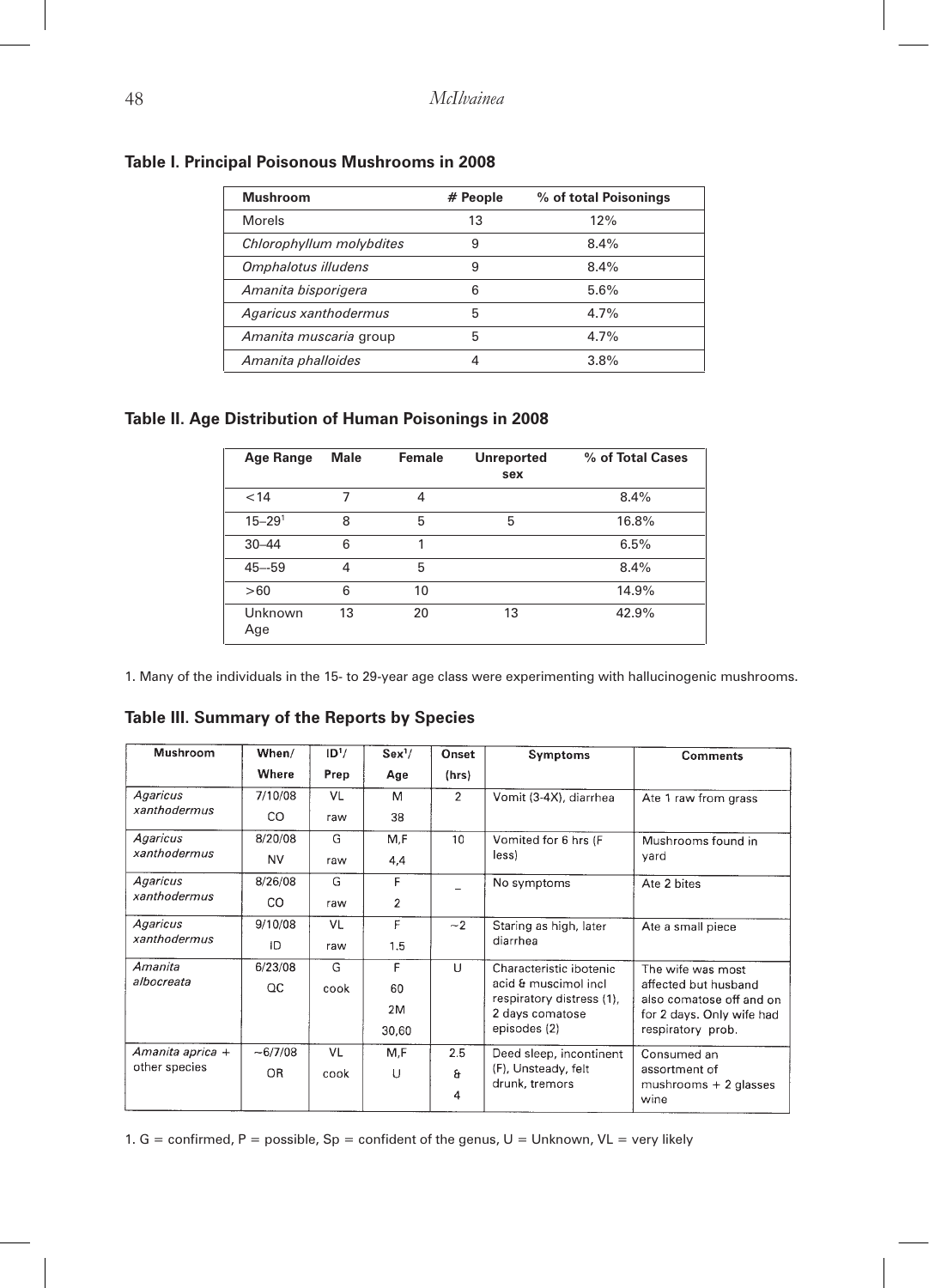| Amanita<br>bisporigera                                | 08/08<br>NJ.         | G<br>cook | F<br>$-50$      | 12             | Cramps, vomit 30-40x,<br>multiple organ failure,<br>DEATH in <72 hours         | Made curry with lots of<br>mushrooms ate two<br>meals                            |
|-------------------------------------------------------|----------------------|-----------|-----------------|----------------|--------------------------------------------------------------------------------|----------------------------------------------------------------------------------|
| Amanita<br>bisporigera                                | 08/08<br>NJ          | G<br>cook | F<br>24         | $-18$          | Felt ill, hospitalized but<br>recovered fully                                  | Consumed only small<br>amount of curry at 1<br>meal                              |
| Amanita<br>bisporigera                                | 08/08<br>NJ          | G<br>cook | M<br>25         | ~18            | Felt ill, hospitalized but<br>recovered fully                                  | Only consumed some of<br>the gravy                                               |
| Amanita<br>bisporigera                                | 7/2008<br>NΥ         | GU        | 2U<br>U         | U              | Severe illness                                                                 | Recovered. No details<br>available                                               |
| Amanita<br>eliptosperma<br>Reported A.<br>bisporigera | 7/6/08<br>NY         | G<br>cook | F<br>61         | U              | Liver and kidney failing<br>on hospital arrival.<br>DIED in 3 days             | Consumed large quantity<br>from a freeway rest area                              |
| Amanita frostiana                                     | 08/08<br>МA          | G<br>raw  | 5U<br>$19 - 22$ | $\overline{2}$ | Explosive vomiting,<br>bad stomach cramps                                      | Each consumed 2-3 raw.<br>Expected A. muscaria<br>high                           |
| Amanita<br>muscaria<br>("ameri-<br>muscaria")         | $-6/15/0$<br>7<br>ID | G<br>cook | M,F<br>U.       | 0.5            | "Sick" unequal pupils,<br>stable vitals (F), Felt<br>drunk (M)                 | Female who ate a lot<br>incoherent, reacted only<br>to sharp stimulus            |
| Amanita<br>muscaria                                   | 10/26/<br>08 BC      | G<br>U    | U<br>U          | Ü              | Classic ibotenic<br>acid/muscimol                                              | Young buttons, expected<br>puffballs                                             |
| Amanita<br>muscaria<br>(ameri-muscaria)               | 10/15/<br>08 VA      | G<br>cook | 2M<br>U         | 0.5            | Vomit then drowsy,<br>gas, 1 tingling fingers,<br>1 color visions              | Two brothers consumed<br>several cooked. Effects<br>for 6 hours                  |
| Amanita<br>pantherina                                 | 5/10/08<br>OR        | G<br>raw  | M<br>3          | Ü              | Vomiting a lot, very<br>agitated, heavy sleep                                  | Consumed at least one<br>5-6" tall mushroom                                      |
| Amanita<br>pantherina                                 | 7/3/08<br>MT         | G<br>raw  | M<br>~18        | U              | Seizures, deep sleep,<br>brief wake, spasms                                    | Eaten to get high                                                                |
| Amanita<br>pantherina                                 | 8/26/08<br>ID        | G<br>raw  | М<br>22         | $-2$           | Combative, chants,<br>screams<br>collapse, dilated pupils                      | Found in field,<br>mushrooms in shoe,<br>clothes off                             |
| Amanita<br>phalloides                                 | 12/28/<br>08 CA      | G<br>cook | F<br>70         | 16             | Diarrhea, cramps,<br>vomit, hepatitis                                          | Given iv fluids, oral<br>activated charcoal.<br>recovered discharge at 3<br>days |
| Amanita<br>phalloides                                 | 12/28/08<br>CA       | G<br>cook | 2M<br>11        | 12             | Diarrhea, cramps,<br>vomit, hepatitis,<br>discharged after 8 days              | Given iv fluids, oral<br>activated charcoal, iv<br>silibinum, recovered          |
| Amanita<br>phalloides                                 | 9/6/08<br>BC.        | G<br>cook | F<br>68         | 12             | Nausea, vomiting,<br>diarrhea, liver enzymes<br>elevated, eventual<br>jaundice | Consumed a fistful.<br>Hospitalized 2 days later,<br>discharged after 15 days    |
| Boletus<br>castaneus                                  | $-8/25/08$<br>МA     | G<br>cook | 2F<br>U         | $-2$           | Strong gas pains<br>1 with diarrhea                                            | Few dozen small<br>mushrooms sautéed                                             |

## **Table III. Summary of the Reports by Species,** cont.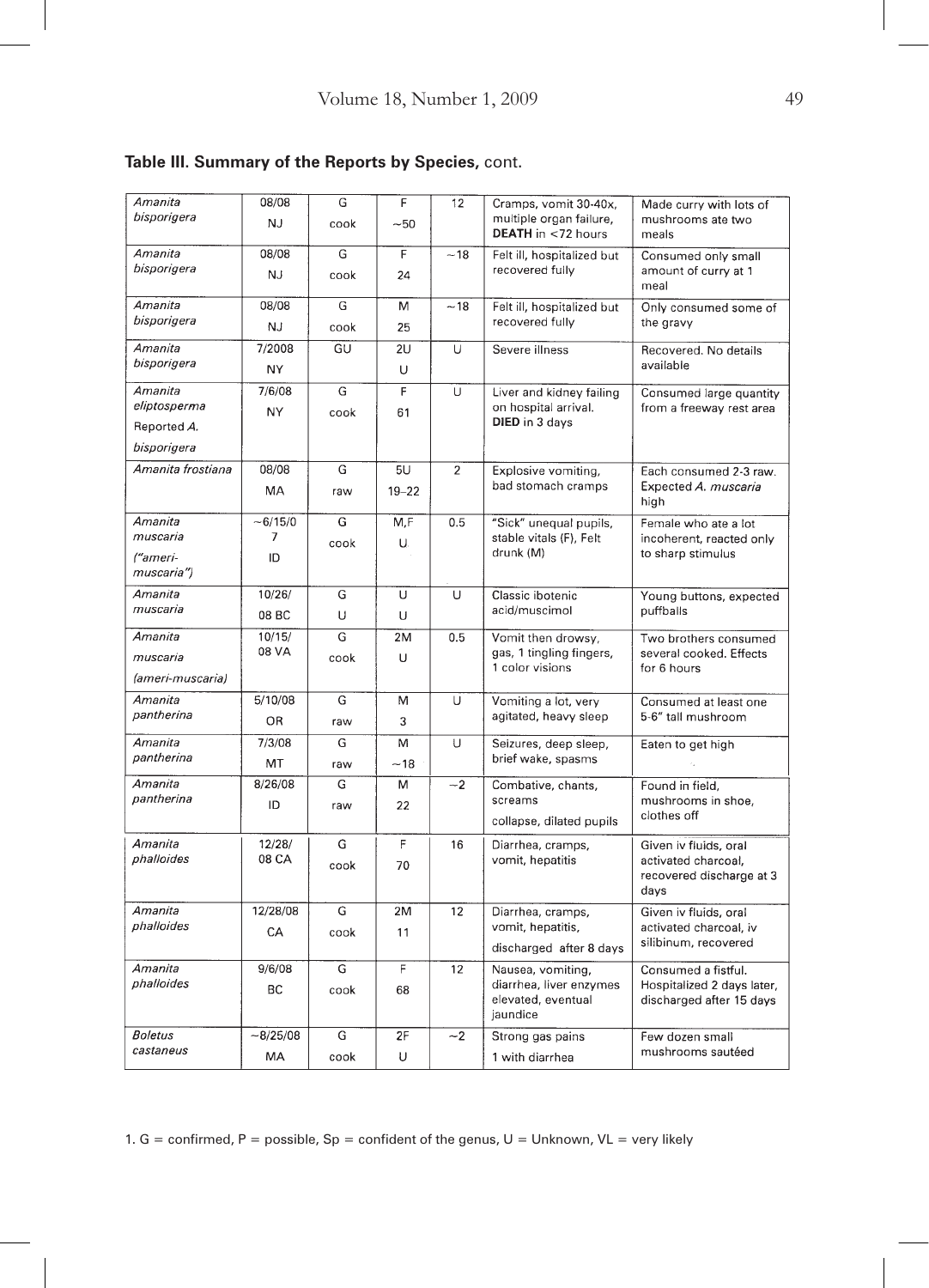| <b>Boletus</b><br>huronensis | 08/08<br>ME | G<br>cook | 2M<br>U        | 2.5            | Dry heaves then vomit,<br>diarrhea for 5 hours | Man, son each ate 2<br>forkfuls. Thought B.              |
|------------------------------|-------------|-----------|----------------|----------------|------------------------------------------------|----------------------------------------------------------|
|                              |             |           |                |                |                                                | subtomentosus                                            |
| Cantharellus                 | 12/2/08     | G         | F              | 3              | Vomiting. RASH next                            | Three others - no effect.                                |
| formosus                     | OR.         | cook      | $60+$          |                | day on arms, stomach,<br>back                  | Jan Lindgren has heard<br>other similar rash<br>reports. |
| Cantharellus                 | 10/11/08    | G         | F              |                | Drowsiness, nausea                             | Consumed small amount                                    |
| formosus                     | <b>WA</b>   | cook      | 21             |                |                                                | @ tasting                                                |
| Cantharellus                 | 9/26/08     | G         | M              | $\overline{2}$ | Vomiting for several                           | Reacted 2X to purchased                                  |
| formosus                     | 10/5        | cook      | 53             |                | hours                                          | cooked Chanterelles                                      |
|                              | <b>WA</b>   |           |                |                |                                                |                                                          |
| Cantharellus                 | 10/4/08     | G         | F              | $\overline{c}$ | Intestinal cramps,                             | Only one person ill. Tried                               |
| formosus                     | 10/11/08    | cook      | 24             |                | vomit, nausea                                  | week later, ill again                                    |
|                              | <b>WA</b>   |           |                |                |                                                |                                                          |
| Chanterelles +               | 10/12/08    | G         | F              | $-2$           | Ill in evening & morning                       | Reacted to dish at a club                                |
| bolete butter                | <b>WA</b>   | Cook      | $-20$          |                |                                                | tasting                                                  |
| "Cinnamon Cap"               | 12/30/08    | U         | F              | 2.75           | Flushing, salivation,                          | Consumed a pizza at a                                    |
|                              | СA          | cook      | 46             |                | dizzy, cramps, sweat,<br>vomit, drowsy, RASH   | local restaurant with wild<br>mushrooms. ID by Chef.     |
| Chlorophyllum                | 9/20/08     | G         | М              | $-3$           | Vomit, diarrhea, weak,                         | <b>Bill Bakaitis -surprised</b>                          |
| molybdites                   | <b>NY</b>   | raw       | 23             |                | nausea, coldness etc.                          | species was found so far<br>north                        |
| Chlorophyllum                | 7/27/08     | G         | м              | $3-4$          | Cramping, severe                               | Consumed 1 raw,                                          |
| molybdites                   | CA          | raw       | $-50$          |                | vomit, diarrhea                                | recovered in 7 hours.                                    |
| Chlorophyllum                | 5/15/08     | G         | $\overline{F}$ | $\overline{2}$ | Vomiting                                       | Consumed 3" lawn                                         |
| molybdites                   | HI          | raw       | 55             |                |                                                | mushroom                                                 |
| Chlorophyllum                | 7/27/08     | VL        | F              | 2.5            | Vomiting                                       | At a small piece raw                                     |
| molybdites                   | NV          | raw       | 56             |                |                                                |                                                          |
| Chlorophyllum                | 8/8/08      | G         | M              | $1.5+$         | Vomit (2x),                                    | Apparently ate some. C.                                  |
| molybdites                   | CO.         | raw       | 4              |                | diarrhea, altered,                             | molybdites found                                         |
|                              |             |           |                |                | drowsy                                         |                                                          |
| Chlorophyllum                | 8/10/08     | G         | 2M             | $\overline{c}$ | Violent vomiting                               | Amount U. Also alcohol                                   |
| molybdites                   | CO          | raw       | $-18$          |                |                                                | + cocaine                                                |
| Chlorophyllum                | 9/4/08      | G         | F              | $\overline{c}$ | Vomiting, diarrhea                             | Mushroom from grass                                      |
| molybdites                   | CO          | raw       | 6              |                |                                                |                                                          |
| Chlorophyllum                | 12/19/08    | G         | F              | 0.5            | Vomit, bloody diarrhea                         | Consumed large one                                       |
| molybdites                   | HI          | raw?      | 56             |                |                                                | from grass                                               |
| Coprinus                     | 10/20/08    | G         | F              | 12-24          | First time just nausea.                        | Had eaten same                                           |
| comatus                      | a           | cook      | U              |                | Second meal also<br>muscle spasms, chills      | mushrooms last year, no<br>ill effect. Alcohol           |
|                              | 10/21/08    |           |                |                |                                                | involved both meals                                      |
|                              | QC          |           |                |                |                                                |                                                          |
| Cortinarius                  | 7/11/08     | G         | F              | U              | Kidney failure from                            | New species under oaks                                   |
| "ameri-orellanus"            | MI          | U         | U              |                | orellanine, recovering<br>with dialysis        | close to European C.<br>orellanus                        |

|  | Table III. Summary of the Reports by Species, cont. |  |  |  |  |  |
|--|-----------------------------------------------------|--|--|--|--|--|
|--|-----------------------------------------------------|--|--|--|--|--|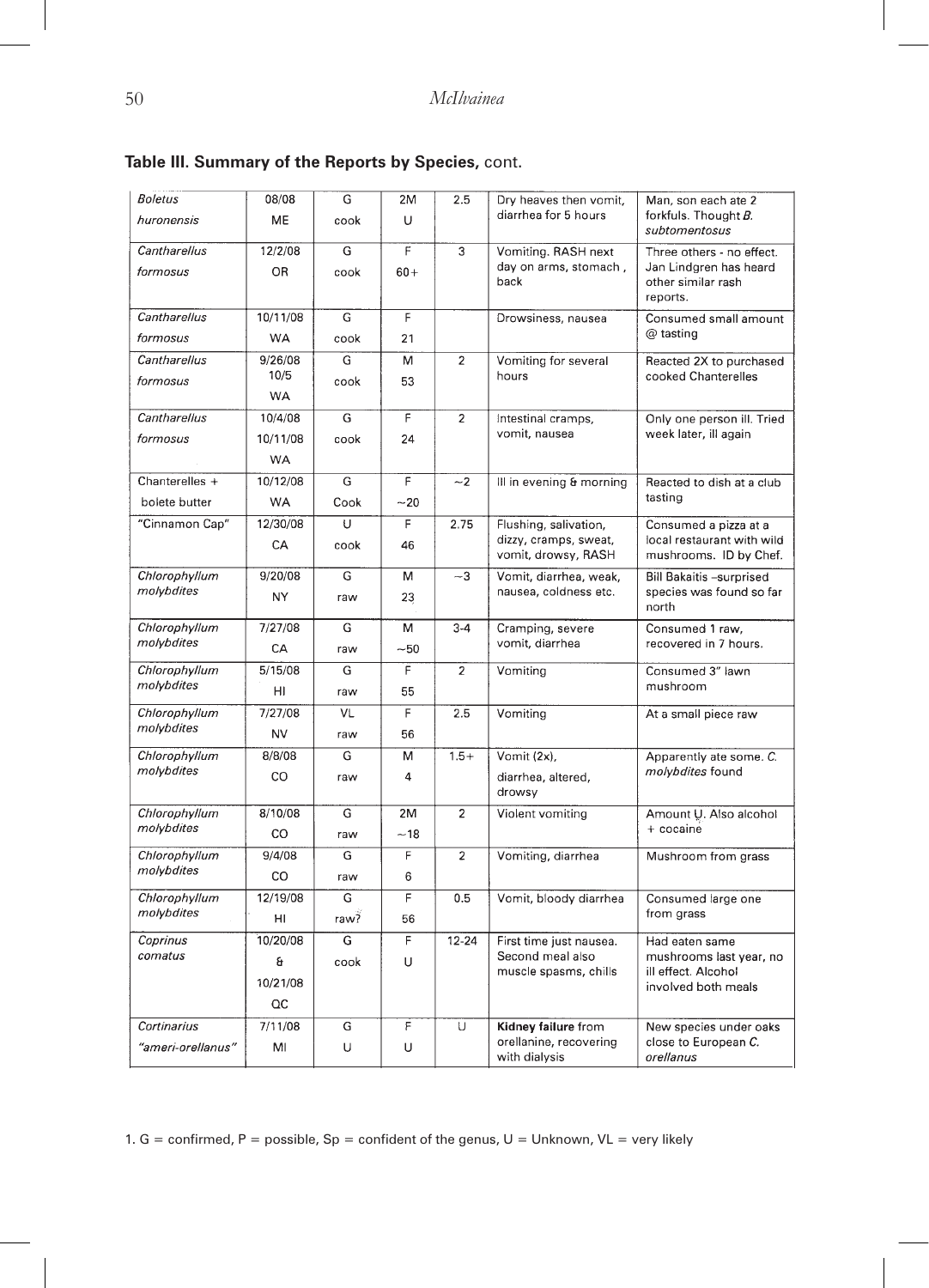| Gomphus                      | 10/21/08  | G                       | F                       | 6.5            | Severe diarrhea, vomit,                        | Consumed ~2 cups fried                         |
|------------------------------|-----------|-------------------------|-------------------------|----------------|------------------------------------------------|------------------------------------------------|
| floccosus                    | OR.       |                         | U                       |                | dizzy, weakness                                | in butter. Also one F.                         |
|                              |           | cook                    |                         |                |                                                | ochraceoroseus                                 |
| Gyromitra                    | 5/25/08   | Sp                      | F,M                     | 0.4            | Stomach ache (F)                               | Consumed 1/2 #, most                           |
| esculenta                    | ID        | raw                     | 23,22                   |                |                                                | cooked                                         |
| Gyromitra                    | $-2006$   | G                       | M                       | 48             | Nausea, vomiting,                              | Ate <i>Gyromitra</i> raw two                   |
| esculenta                    | <b>ME</b> | raw                     | 56                      |                | diarrhea, light headed                         | days in row, then sick.                        |
|                              |           |                         |                         |                |                                                | Following day ate it                           |
|                              |           |                         |                         |                |                                                | cooked and was sick<br>again.                  |
| Gyromitra                    | 5/2008    | G                       | F                       | Ü              | Suffered only headache                         | Sold as morels                                 |
| montana                      |           |                         | U                       |                |                                                |                                                |
|                              | CA        | raw                     |                         |                |                                                | Amount unclear                                 |
| Inocybe rimosa               | 1/9/08    | G                       | F.                      | $0.5 - 1$      | Chills 2, diarrhea 2,<br>headache 2, sweat 3,  | Iv fluids, oral activated<br>charcoal.         |
|                              | QC        | cook                    | 61                      |                | nausea 2, weakness 2                           |                                                |
|                              |           |                         | 2M                      |                |                                                | Thought Pluteus<br>cervinus.                   |
|                              |           |                         | 62,84                   |                |                                                |                                                |
| Lactarius                    | 7/10/08   | Sp                      | M.F                     | 3              | vomiting                                       | Lactarius fragilis                             |
|                              | OH        | U                       | U                       |                |                                                | expected                                       |
| Lepiota                      | 9/08      | $\overline{\mathsf{G}}$ | $\overline{\mathsf{u}}$ | $\overline{u}$ | Liver failure -survived                        | Small brown lawn                               |
| subincarnata                 | IL        | U                       | Ü                       |                | after liver transplant                         | fungus (Lepiota c.f.                           |
| group                        |           |                         |                         |                |                                                | josserandii)                                   |
| Leucangium<br>carthusianum   | 12/20/08  | G                       | F                       | $\frac{1}{4}$  | Intense GI burning,<br>chills, fever, cramps,  | Truffles from Oregon,<br>Presumed surface      |
|                              | PA        | raw                     | 63                      |                | vomiting, diarrhea,                            | contamination. Recovery                        |
|                              |           |                         | м                       |                | nausea                                         | 15 hours                                       |
|                              |           |                         | 64                      |                |                                                |                                                |
| Leucangium                   | 12/20/08  | G                       | F, M                    | $\frac{1}{4}$  | Similar to above but no                        | Same incident as above,                        |
| carthusianum                 | PA        | raw                     | U                       |                | precise details                                | second couple                                  |
| Leucangium                   | 12/08     | G                       | F                       | $\cup$         | Peppery taste, burning                         | An associate of the                            |
| carthusianum                 | OR.       | U                       | U                       |                | pain esophagus, etc.                           | mushroom supplier                              |
|                              |           |                         |                         |                |                                                | above was affected                             |
| Leucoagaricus<br>leucothites | 10/6/08   | G                       | M                       | ÷,             | No symptoms                                    | Treated with activated                         |
|                              | CA        | raw                     | $\overline{\mathbf{c}}$ |                |                                                | charcoal                                       |
| <b>Black Morels</b>          | 6/14/08   | G                       | 2M.F                    | $\overline{2}$ | Vomiting, diarrhea                             | 6-7 each, lightly cooked,                      |
|                              | MT        | cook                    | $-40$                   |                |                                                | + wine                                         |
| <b>Black Morels</b>          | 6/25/08   | G.                      | M,F                     | $\mathbf{1}$   | Nausea & vomit, female                         | Male ate 12, F 3-4 +                           |
|                              | MT        | raw                     | U                       |                | less sick                                      | beer. Male always had<br>eaten Morels raw      |
|                              |           |                         |                         |                |                                                |                                                |
| Morels                       | $-7/08$   | G                       | M                       | U              | At 3-4 day, vomit &<br>violent ill. At 1 week, | Consumed morel pasta<br>for 3 days cooked then |
|                              | ID        | cook                    | U                       |                | red itchy rash                                 | frozen morels. 1 of 8 sick                     |
| Morels                       | 04/08     | G                       | M,F                     | .01            | Felt weird, visual                             | Ate tiny bite raw. Male                        |
|                              | <b>WA</b> | raw                     | U                       |                | disturb. Now ongoing                           | controlled symptoms.                           |
|                              |           |                         |                         |                | reaction all food                              |                                                |
| Morels                       | 6/18/08   | G                       | М                       | 12             | Muscle weakness with<br>tremors                | Consumed 6-8 oz<br>purchased Morels, no        |
|                              | <b>WA</b> | cook                    | 43                      |                |                                                | alcohol                                        |

## **Table III. Summary of the Reports by Species,** cont.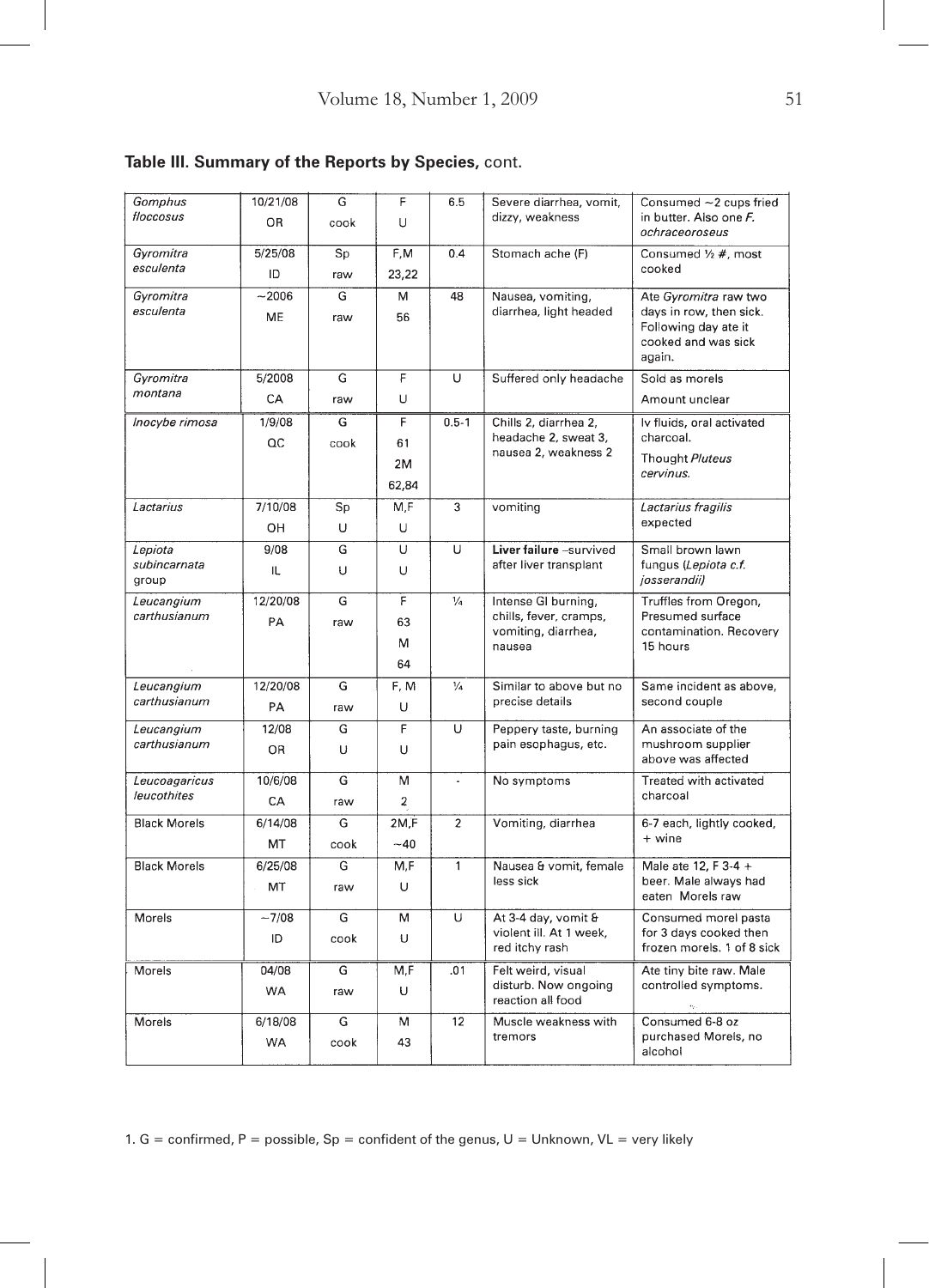| Morels                      | 6/12/08   | G    | M     | 1.5              | Vomiting                                  | 4 small morels raw                             |
|-----------------------------|-----------|------|-------|------------------|-------------------------------------------|------------------------------------------------|
|                             | MT        | raw  | 46    |                  |                                           |                                                |
| Morels                      | 6/23/08   | G    | M.F   | 3                | Vomiting (2), diarrhea                    | 6 small morels raw in                          |
|                             | МT        | raw  | 80s   |                  | (1)                                       | salad                                          |
| Morels + a Coral            | 6/5/08    | Sp   | F     | 0.5              | Vomiting. Also had 2                      | Ate 2 small morels + bite                      |
|                             | ID        | raw  | U     |                  | shots alcohol                             | coral raw                                      |
| <b>Omphalotus</b>           | 08/08     | G    | F     | U                | Stomach cramps and                        | Given hydration,                               |
| illudens                    | <b>NH</b> | U    | U     |                  | nausea                                    | activated charcoal                             |
| <b>Omphalotus</b>           | 10/3/08   | G    | M     | 2.5              | Intestinal cramps.                        | 1 ate large serving, 2                         |
| illudens                    | <b>ME</b> | cook | 58+   |                  | vomit, nausea                             | small. Expected<br>Chanterelles                |
|                             |           |      | 2U    |                  |                                           |                                                |
| <b>Omphalotus</b>           | 7/27/08   | G    | 4U    | U                | Cramps, vomit, nausea                     | Oral activated charcoal                        |
| illudens                    | ON        | cook | U     |                  |                                           | given                                          |
| <b>Omphalotus</b>           | $-9/1/08$ | G    | M     | 1                | Nausea, sweat, vomit,                     | Sick for 3 hrs                                 |
| illudens                    | KS        | cook | U     |                  | fatigue, appetite loss                    | <b>Expected Chicken of</b>                     |
|                             |           |      |       |                  |                                           | Woods                                          |
| Panaeolus                   | 7/11/08   | P    | M     | $\overline{2}$   | Cramps, nausea, vomit,                    | Ate several from grass.                        |
| foenisecii                  | CO        | raw  | 15    |                  | felt goofy                                | Two others ate less, no<br>effect              |
| Panaeolus                   | 6/9/06    | G    | M     | U                | Told mother he saw                        | Ate a couple. Most such                        |
| foenisecii                  | ME        | raw  | 4     |                  | pictures on the blank<br>wall.            | cases in ME show no<br>symptoms                |
|                             |           |      |       |                  | Mild hallucinate                          |                                                |
| Paxillus involutus          | 10/21/08  | G    | U     | Ü                | Hospitalized, no details                  | Voucher @ UBC                                  |
|                             | ВC        | U    | U     |                  |                                           | herbarium                                      |
| Pholiota                    | 8/17/08   | G    | M     | U                | Light-headed, gas, GI                     | $1/2$ # include A.                             |
| squamosa +<br>other species | CO        | cook | 39    |                  | pain, itched all night                    | bernardii, L. rachodes                         |
| Russula c.f.                | 6/25/08   | Sp   | U     | U                | Irritated tongue                          | Took a bite                                    |
| emetica                     | ME        |      | 3     |                  |                                           |                                                |
|                             |           | raw  |       |                  |                                           |                                                |
| Scleroderma                 | 8/2008    | Sp   | 2F, M | U                | Abdominal pain<br>(severe), sweat, vomit, | Noted lovely purple<br>interior on "Puffballs" |
| sρ                          | ME        | cook | U     |                  | diarrhea, man                             | consumed anyway                                |
|                             |           |      |       |                  | unconscious                               |                                                |
| Scleroderma                 | 8/27/06   | Sp   | 3M    | U                | Cramping, vomit,<br>diarrhea              | Ate a pan full                                 |
| c.f. citrina                | ME        | cook | U     |                  |                                           |                                                |
| Tylopilus                   | 7/31/08   | G    | U     | 4                | Violently ill:                            |                                                |
| eximius                     | ME        | U    | U     |                  | Nausea, vomit                             |                                                |
| Verpa bohemica              | 6/17/08   | VL   | M,F   | < 0.25           | Both felt flushed,<br>vomiting            | Man ate 2/3 cereal bowl                        |
|                             | ID        | cook | 60s   |                  |                                           | briefly cooked                                 |
| Verpa bohemica              | 6/27/08   | VL   | 1M    | 0.5              | Very bloated (1),                         | Restaurant meal                                |
|                             | MT        | cook | 3F    |                  | nauseated later light<br>head, tremors(4) | "mushrooms sautéed in<br>cream sauce"          |
|                             |           |      | U     |                  |                                           |                                                |
| Unknown                     | 6/9/08    | U    | M     | $\boldsymbol{2}$ | Vomiting from eating 6                    | Reported bluing stems,                         |
| "Liberty Caps"              | CO        | raw  | U     |                  | caps from mountains                       | but not an area where<br>Psilocybe found       |

**Table III. Summary of the Reports by Species,** cont.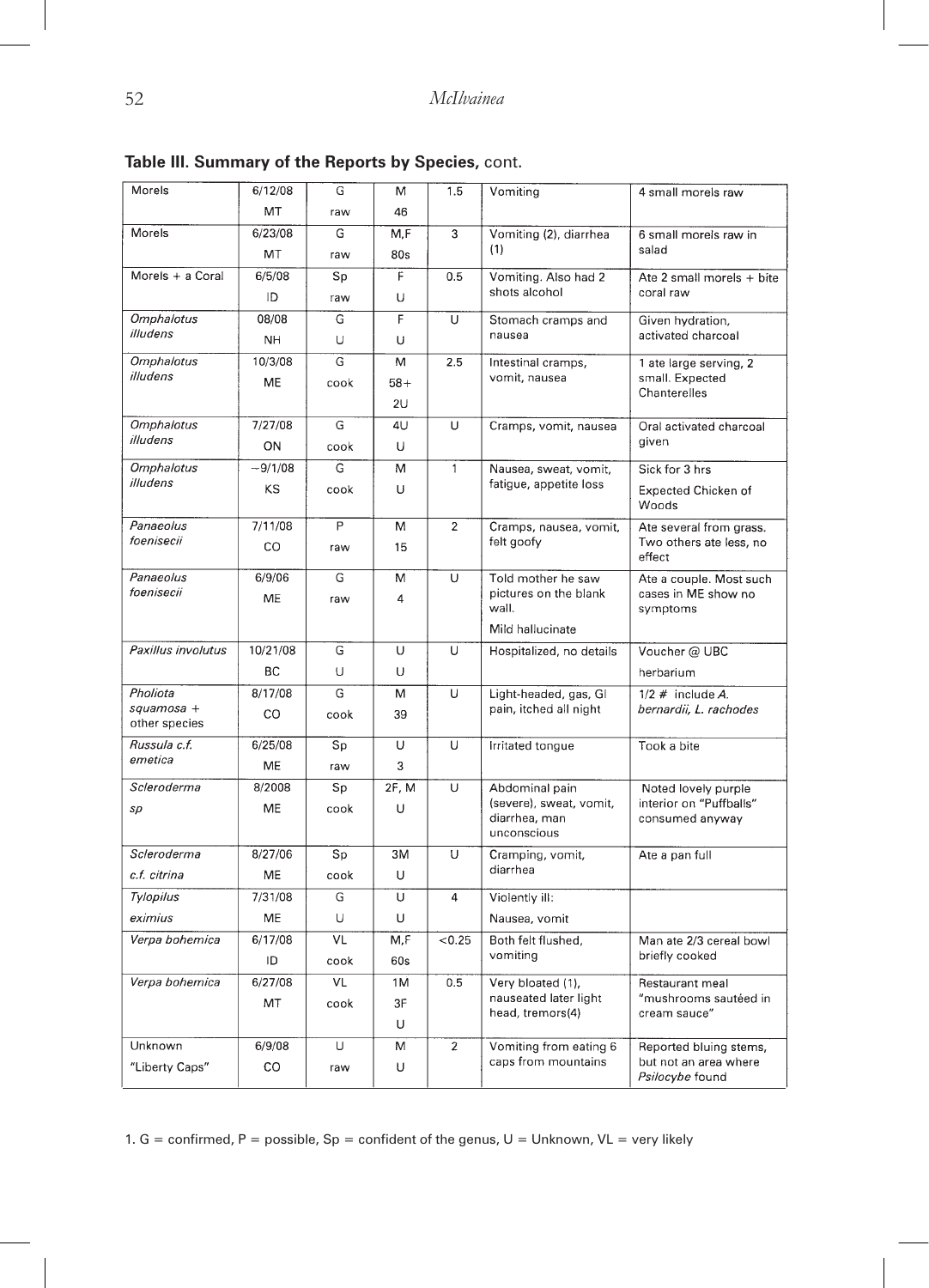| Unknown | 6/24/08<br>QC | cook | 64 | Chills, diarrhea, dizzy,<br>headache, vomit, weak | One of 2 ill. Patient did<br>not speak French or<br>English |
|---------|---------------|------|----|---------------------------------------------------|-------------------------------------------------------------|
| Unknown | 8/2008<br>ME. |      | 2U | Seriously III                                     | 2 chefs ill from<br>purchased foraged fungi                 |

#### **Table III. Summary of the Reports by Species,** cont.

## **Table IV. Summary of Reports by Species: Ingestion by Dogs**

| <b>Mushroom</b> | When/     | $ID^1/$        | Sex/           | Onset          | <b>Symptoms</b>         | <b>Comments</b>         |
|-----------------|-----------|----------------|----------------|----------------|-------------------------|-------------------------|
| species         | Where     | Animal         | Age            | (hrs)          |                         |                         |
| Agaricus sp?    | 8/22/08   | P              | U              | $\cup$         | Shaking & vomit         | e-mailed photo of       |
|                 | CO        | Dog            | 13             |                | mushroom & grass        | Agaricus?               |
| Amanita         | 9/08      | VL             | $\overline{F}$ | >3             | "Textbook case",        | A. bisporigera in       |
| bisporigera     | МI        | Dog            | 1/4            |                | vomit, lethargic, liver | yard. Mush. in dog's    |
|                 |           |                |                |                | failure, DIED           | mouth                   |
| Amanita         | 8/08      | VL             | 3U             | U              | Dog DIED, unrelated     | Amanita found in        |
| bisporigera     | <b>NY</b> | Dog            | $\sim$ 1,      |                | 2 dogs in clinic        | yard of dead dog.       |
|                 |           |                | 2U             |                | recovered               |                         |
| Amanita?        | 8/08      | $\overline{P}$ | U              | $\overline{U}$ | Vomit, bloody           | Low blood pressure,     |
| suspect         | VI        | Dog            | 1.5            |                | diarrhea, loss muscle   | brain swell, seizures,  |
| Destroying      |           |                |                |                | control, shock, liver   | <b>DEATH</b> in 9 hr    |
| Angel type      |           |                |                |                | damage                  |                         |
| Amanita         | 7/12/08   | G              | M              | U              | Diarrhea, vomit,        | Treated by vet,         |
| muscaria v.     | QC        | Dog            | 0.5            |                | nausea, salivation      | recovered               |
| quessowii       |           |                |                |                |                         |                         |
| Amanita         | 5/8/08    | G              | M, F           | ~0.5           | Uncoordinated,          | One puppy given         |
| pantherina      | <b>BC</b> | Dog            | Pup            |                | depressed (1)           | small dose atropine.    |
|                 |           |                |                |                | seizures (1), both      | Both puppies            |
|                 |           |                |                |                | hypothermic (2),        | <b>Euthanized after</b> |
|                 |           |                |                |                | coma, depressed         | few hours               |
|                 |           |                |                |                | respiration, etc.       |                         |
| Amanita         | 7/24/08   | P              | U              | U              | Tremors, cannot         | Coprinus sp found in    |
| pantherina?     | MT        | Dog            | U              |                | walk, dilated pupils    | yard                    |
|                 |           |                |                |                |                         |                         |
|                 |           |                |                |                |                         |                         |
| Amanita         | 7/25/08   | P              | U              | U              | Seizures, treated       | Whitish pieces of       |
| pantherina?     | CO        | Dog            | U              |                | with tranquilizers,     | mushroom found          |
|                 |           |                |                |                | <b>DIED</b>             | from stomach            |
| Clitocybe sp    | 9/26/08   | VL             | U              | 0.25           | Vomit, collapse,        | Dog seen eating the     |
|                 | <b>MD</b> | Dog            | $\overline{2}$ |                | drool, diarrhea         | mushroom                |
| Galerina sp     | 8/11/08   | Sp             | F              | U              | Diarrhea, vomit, liver  | Meixner strong for      |
|                 | <b>NY</b> | Dog            | $\overline{2}$ |                | necrosis, DIED in 7     | amatoxins, Dr. K.       |
|                 |           |                |                |                | days                    | Hodge                   |
| Leratiomyces    | 11/2008   | G              | U              | U              | Dog DIED suddenly       | Possibly ate this       |
| ceres?          | CA        | Dog            | U              |                |                         | mushroom                |
| Scleroderma     | 12/27/08  | Sp             | F,U            | $3 - 4$        | Diarrhea, vomit,        | liver support,          |
| sp              | <b>MS</b> | Dog            | 3, U           |                | salivation, spasms,     | antibiotics, etc.       |
|                 |           |                |                |                | dizziness, cramps,      | Dog(F) DIED, 1          |
|                 |           |                |                |                | drowsy, weak            | survived                |
| Unknown         | 7/1/08    | U              | F              | $\mathbf{1}$   | Vomit, diarrhea,        | Mushroom in grass       |
| LBM             | MT        | Dog            | $\mathbf{1}$   |                | limp, incontinent,      | from unsprayed lawn     |
|                 |           |                |                |                | drooling, foaming       | Pupils normal           |
|                 |           |                |                |                | mouth                   |                         |
| Unknown,        | 4/2008    | $\cup$         | $\overline{U}$ | $\overline{U}$ | Liver failure in        | A Ganoderma found       |
| Ganoderma       | <b>NC</b> | Dog            | U              |                | puppy, DEATH            | by owner                |
|                 |           |                |                |                |                         |                         |